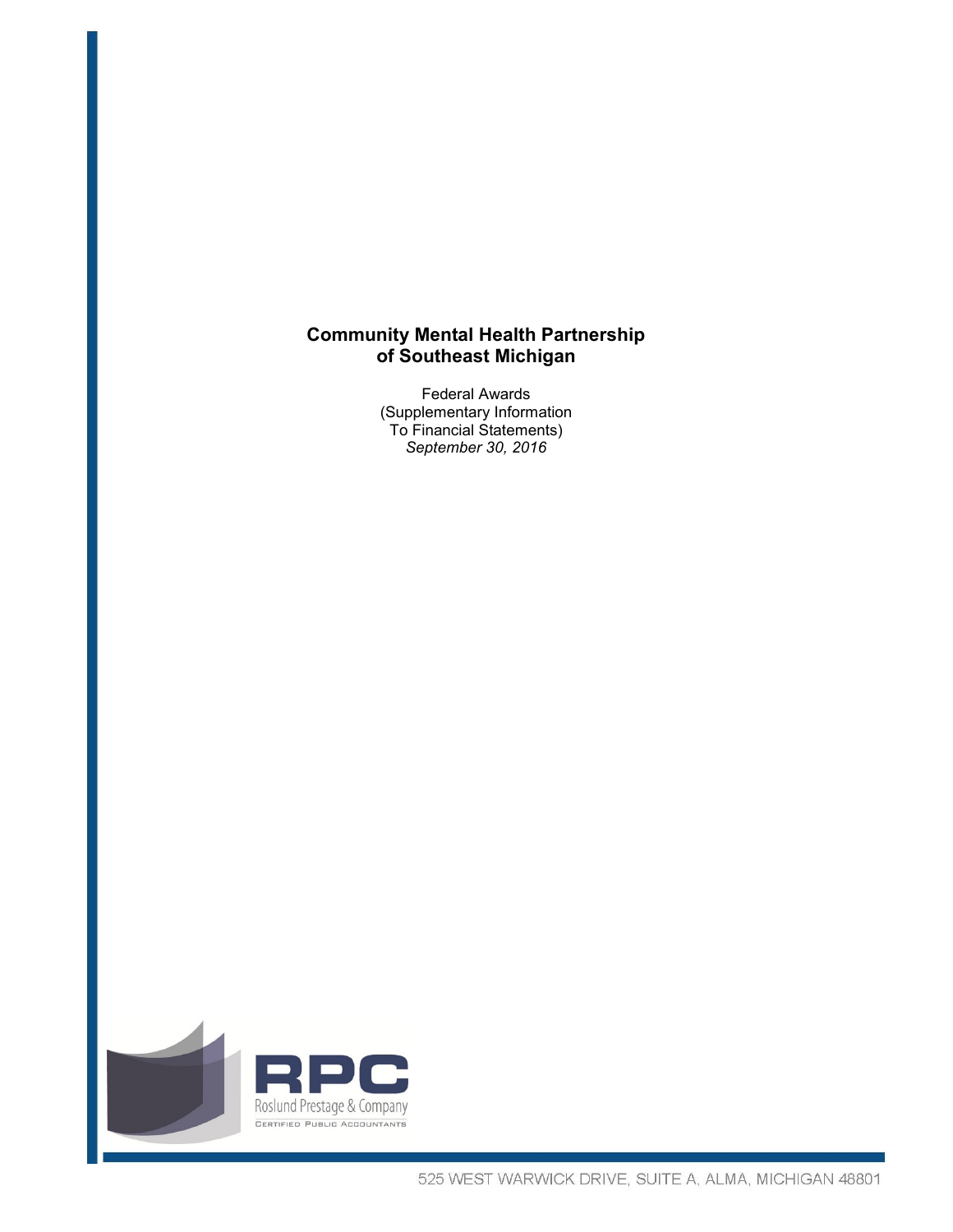## **Table of Contents**

| Report on Internal Control over Financial Reporting and on Compliance and<br>Other Matters Based on an Audit of Financial Statements Performed |  |
|------------------------------------------------------------------------------------------------------------------------------------------------|--|
| Report on Compliance for Each Major Program and on Internal Control over                                                                       |  |
|                                                                                                                                                |  |
|                                                                                                                                                |  |
|                                                                                                                                                |  |
|                                                                                                                                                |  |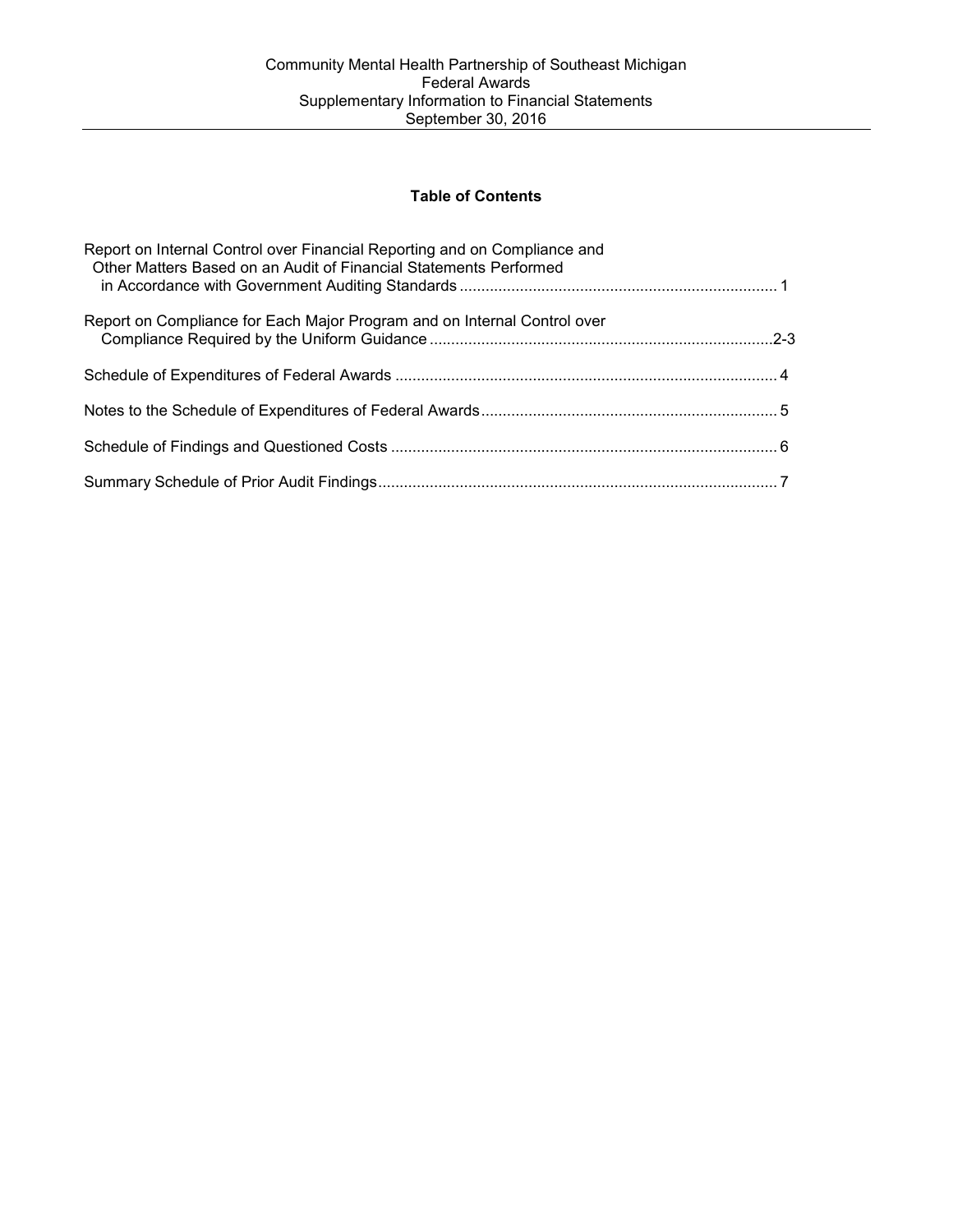

## INDEPENDENT AUDITOR'S REPORT ON INTERNAL CONTROL OVER FINANCIAL REPORTING AND ON COMPLIANCE AND OTHER MATTERS BASED ON AN AUDIT OF FINANCIAL STATEMENTS PERFORMED IN ACCORDANCE WITH *GOVERNMENT AUDITING STANDARDS*

Community Mental Health Partnership of Southeast Michigan Ann Arbor, Michigan

We have audited, in accordance with the auditing standards generally accepted in the United States of America and the standards applicable to financial audits contained in *Government Auditing Standards* issued by the Comptroller General of the United States, the financial statements of the business-type activities, each major fund, and the aggregate remaining fund information of Community Mental Health Partnership of Southeast Michigan (the Entity) as of and for the year ended September 30, 2016, and the related notes to the financial statements, which collectively comprise the Entity's basic financial statements, and have issued our report thereon dated July 26, 2017.

## **Internal Control over Financial Reporting**

In planning and performing our audit of the financial statements, we considered the Entity's internal control over financial reporting (internal control) to determine the audit procedures that are appropriate in the circumstances for the purpose of expressing our opinions on the financial statements, but not for the purpose of expressing an opinion on the effectiveness of the Entity's internal control. Accordingly, we do not express an opinion on the effectiveness of the Entity's internal control.

A *deficiency in internal control* exists when the design or operation of a control does not allow management or employees, in the normal course of performing their assigned functions, to prevent, or detect and correct, misstatements on a timely basis. A *material weakness* is a deficiency, or a combination of deficiencies, in internal control, such that there is a reasonable possibility that a material misstatement of the entity's financial statements will not be prevented, or detected and corrected on a timely basis. A *significant deficiency* is a deficiency, or a combination of deficiencies, in internal control that is less severe than a material weakness, yet important enough to merit attention by those charged with governance.

Our consideration of internal control was for the limited purpose described in the first paragraph of this section and was not designed to identify all deficiencies in internal control that might be material weaknesses or significant deficiencies. Given these limitations, during our audit we did not identify any deficiencies in internal control that we consider to be material weaknesses. However, material weaknesses may exist that have not been identified.

#### **Compliance and Other Matters**

As part of obtaining reasonable assurance about whether the Entity's financial statements are free from material misstatement, we performed tests of its compliance with certain provisions of laws, regulations, contracts, and grant agreements, noncompliance with which could have a direct and material effect on the determination of financial statement amounts. However, providing an opinion on compliance with those provisions was not an objective of our audit, and accordingly, we do not express such an opinion. The results of our tests disclosed no instances of noncompliance or other matters that are required to be reported under *Government Auditing Standards*.

#### **Purpose of this Report**

The purpose of this report is solely to describe the scope of our testing of internal control and compliance and the results of that testing, and not to provide an opinion on the effectiveness of the entity's internal control or on compliance. This report is an integral part of an audit performed in accordance with *Government Auditing Standards* in considering the entity's internal control and compliance. Accordingly, this communication is not suitable for any other purpose.

Sincerely,<br>Roshund, Prestage & Company, P.C.

Roslund, Prestage & Company, P.C. July 26, 2017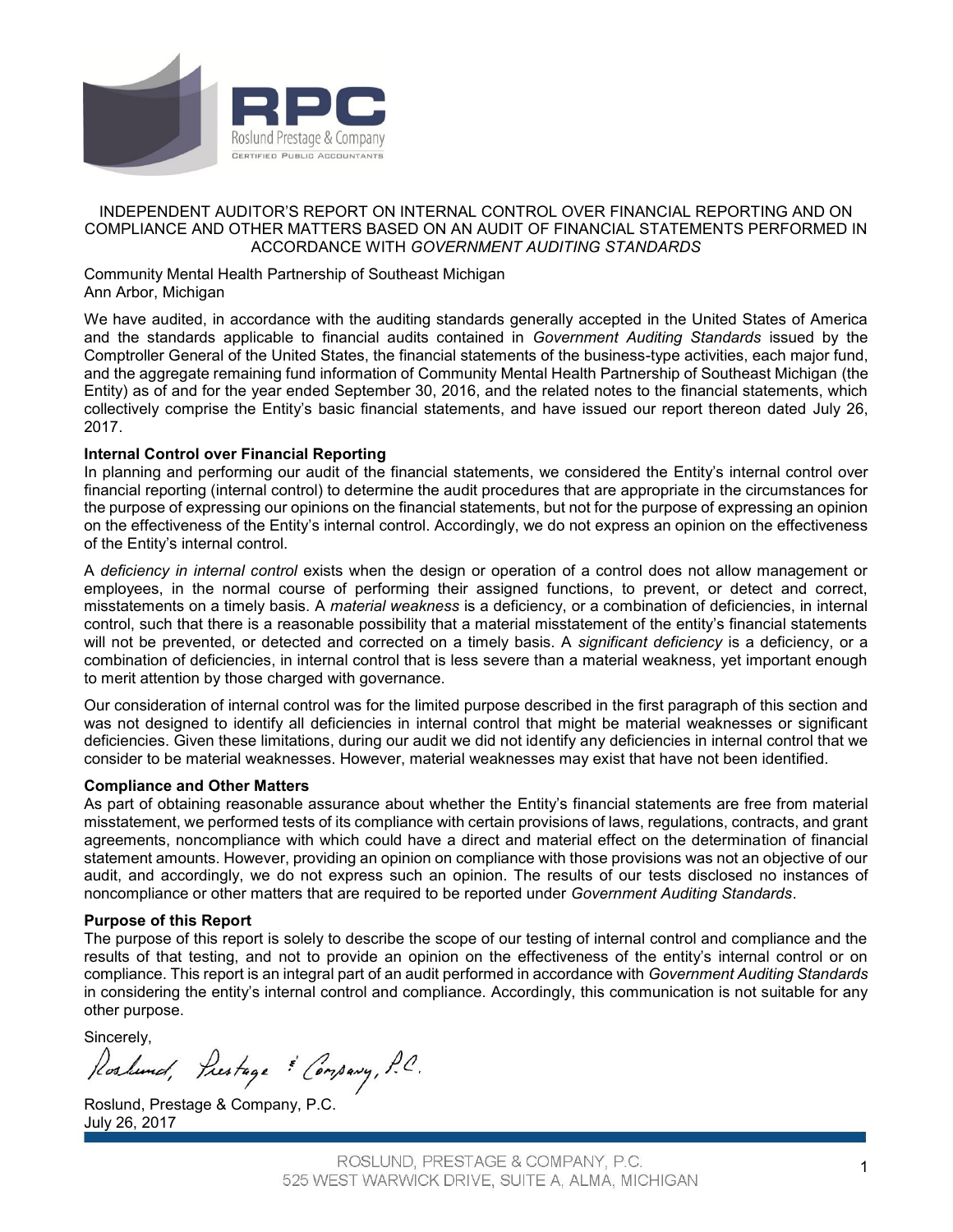

## INDEPENDENT AUDITOR'S REPORT ON COMPLIANCE FOR EACH MAJOR PROGRAM AND ON INTERNAL CONTROL OVER COMPLIANCE REQUIRED BY THE UNIFORM GUIDANCE

Community Mental Health Partnership of Southeast Michigan Ann Arbor, Michigan

## **Report on Compliance for Each Major Federal Program**

We have audited Community Mental Health Partnership of Southeast Michigan's (the Entity's) compliance with the types of compliance requirements described in the *OMB Compliance Supplement* that could have a direct and material effect on each of the Entity's major federal programs for the year ended September 30, 2016. The Entity's major federal programs are identified in the summary of auditor's results section of the accompanying schedule of findings and questioned costs.

#### *Management's Responsibility*

Management is responsible for compliance with federal statutes, regulations, and the terms and conditions of its federal awards applicable to its federal programs.

#### *Auditor's Responsibility*

Our responsibility is to express an opinion on compliance for each of the Entity's major federal programs based on our audit of the types of compliance requirements referred to above. We conducted our audit of compliance in accordance with auditing standards generally accepted in the United States of America; the standards applicable to financial audits contained in *Government Auditing Standards*, issued by the Comptroller General of the United States; and the audit requirements of Title 2 U.S. *Code of Federal Regulations* Part 200, *Uniform Administrative Requirements, Cost Principles, and Audit Requirements for Federal Awards* (Uniform Guidance). Those standards and the Uniform Guidance require that we plan and perform the audit to obtain reasonable assurance about whether noncompliance with the types of compliance requirements referred to above that could have a direct and material effect on a major federal program occurred. An audit includes examining, on a test basis, evidence about the Entity's compliance with those requirements and performing such other procedures as we considered necessary in the circumstances.

We believe that our audit provides a reasonable basis for our opinion on compliance for each major federal program. However, our audit does not provide a legal determination of the Entity's compliance.

## *Opinion on Each Major Federal Program*

In our opinion, the Entity complied, in all material respects, with the types of compliance requirements referred to above that could have a direct and material effect on each of its major federal programs for the year ended September 30, 2016.

#### **Report on Internal Control over Compliance**

Management of the Entity is responsible for establishing and maintaining effective internal control over compliance with the types of compliance requirements referred to above. In planning and performing our audit of compliance, we considered the Entity's internal control over compliance with the types of requirements that could have a direct and material effect on each major federal program to determine the auditing procedures that are appropriate in the circumstances for the purpose of expressing an opinion on compliance for each major federal program and to test and report on internal control over compliance in accordance with the Uniform Guidance, but not for the purpose of expressing an opinion on the effectiveness of internal control over compliance. Accordingly, we do not express an opinion on the effectiveness of the Entity's internal control over compliance.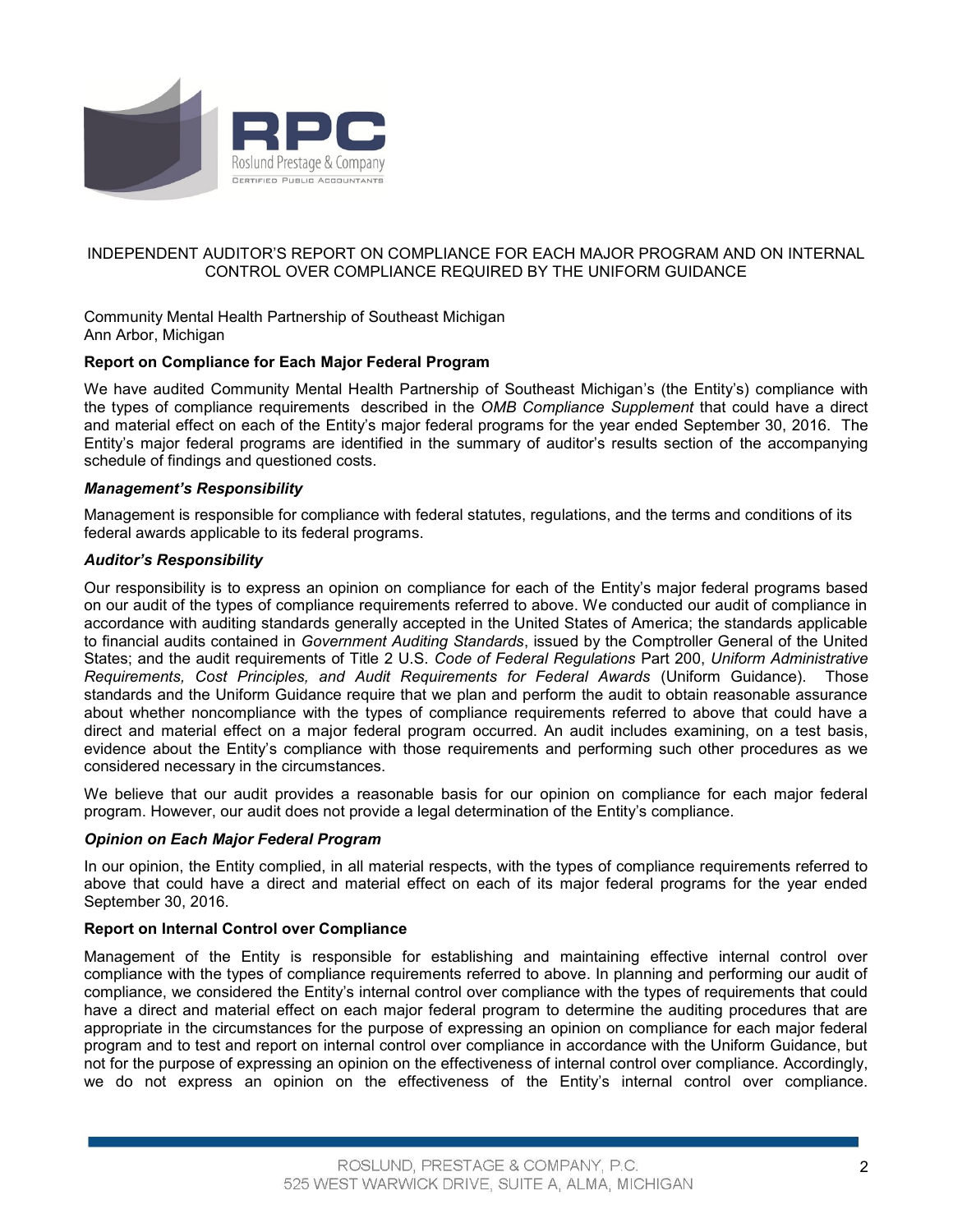A *deficiency in internal control over compliance* exists when the design or operation of a control over compliance does not allow management or employees, in the normal course of performing their assigned functions, to prevent, or detect and correct, noncompliance with a type of compliance requirement of a federal program on a timely basis. A *material weakness in internal control over compliance* is a deficiency, or combination of deficiencies, in internal control over compliance, such that there is a reasonable possibility that material noncompliance with a type of compliance requirement of a federal program will not be prevented, or detected and corrected, on a timely basis. A *significant deficiency in internal control over compliance* is a deficiency, or a combination of deficiencies, in internal control over compliance with a type of compliance requirement of a federal program that is less severe than a material weakness in internal control over compliance, yet important enough to merit attention by those charged with governance.

Our consideration of internal control over compliance was for the limited purpose described in the first paragraph of this section and was not designed to identify all deficiencies in internal control over compliance that might be material weaknesses or significant deficiencies. We did not identify any deficiencies in internal control over compliance that we consider to be material weaknesses. However, material weaknesses may exist that have not been identified.

#### **Report on Schedule of Expenditures of Federal Awards Required by the Uniform Guidance**

We have audited the financial statements of the business-type activities, each major fund, and the aggregate remaining fund information of Community Mental Health Partnership of Southeast Michigan as of and for the year ended September 30, 2016, and the related notes to the financial statements, which collectively comprise the Entity's basic financial statements. We issued our report thereon dated July 26, 2017, which contained unmodified opinions on those financial statements. Our audit was conducted for the purpose of forming opinions on the financial statements that collectively comprise the basic financial statements. The accompanying schedule of expenditures of federal awards is presented for purposes of additional analysis as required by the Uniform Guidance and is not a required part of the basic financial statements. Such information is the responsibility of management and was derived from and relates directly to the underlying accounting and other records used to prepare the basic financial statements. The information has been subjected to the auditing procedures applied in the audit of the financial statements and certain additional procedures, including comparing and reconciling such information directly to the underlying accounting and other records used to prepare the basic financial statements or to the basic financial statements themselves, and other additional procedures in accordance with auditing standards generally accepted in the United States of America. In our opinion, the schedule of expenditures of federal awards is fairly stated in all material respects in relation to the basic financial statements as a whole.

The purpose of this report on internal control over compliance is solely to describe the scope of our testing of internal control over compliance and the results of that testing based on the requirements of the Uniform Guidance. Accordingly, this report is not suitable for any other purpose.

Roslund, Prestage & Company, P.C.

Roslund, Prestage & Company, P.C. Certified Public Accountants

July 26, 2017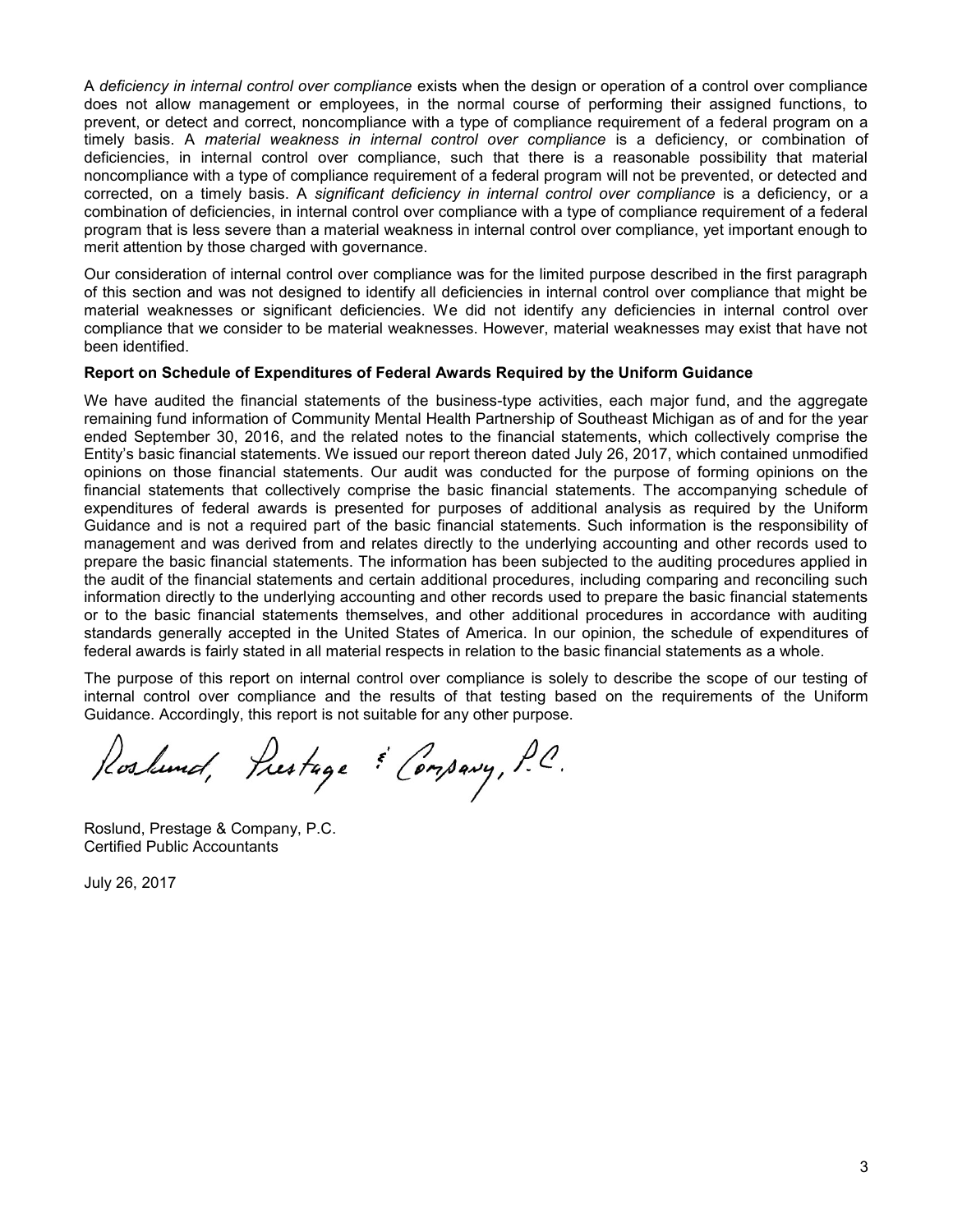## Community Mental Health Partnership of Southeast Michigan Schedule of Expenditures of Federal Awards For the Year Ended September 30, 2016

| <b>Federal Agency/Pass-Through</b><br><b>Grantor/Program Title</b>      | <b>CFDA</b><br><b>Number</b> | Passed<br><b>Through</b> | Pass-through /<br><b>Grantor Number</b> | <b>Current Year</b><br><b>Expenditures</b> |           | <b>Amounts Passed</b><br>Through to<br><b>Subrecipients</b> |           |
|-------------------------------------------------------------------------|------------------------------|--------------------------|-----------------------------------------|--------------------------------------------|-----------|-------------------------------------------------------------|-----------|
| Passed through the Michigan Department of Health and Human Services     |                              |                          |                                         |                                            |           |                                                             |           |
| <b>Block Grants For Community Mental Health Services</b><br><b>PMTO</b> | 93.958                       | <b>MDHHS</b>             | 20161172-00                             | \$                                         | 34,569 \$ |                                                             | 34,569    |
| Block Grant for Prevention and Treatment of Substance Abuse             |                              |                          |                                         |                                            |           |                                                             |           |
| Prevention                                                              | 93.959                       | <b>MDHHS</b>             |                                         |                                            | 1,054,838 |                                                             | 1,004,608 |
| <b>Community Grant</b>                                                  | 93.959                       | <b>MDHHS</b>             |                                         |                                            | 1.898.954 |                                                             | 1,721,739 |
|                                                                         |                              |                          |                                         |                                            | 2,953,792 |                                                             | 2,726,347 |
| <b>Total Expenditures of Federal Awards</b>                             |                              |                          |                                         |                                            | 2,988,361 | - 55                                                        | 2,760,916 |

**The above grants are received through both federal and state funding. See allocation below. Amounts reflected in this report represent the federal portion only.**

| <b>Funding Source</b>                                   | CFDA   | Federal | State  |
|---------------------------------------------------------|--------|---------|--------|
| Prevention                                              | 93.959 | 100.00% | 0.00%  |
| Community Grant                                         | 93.959 | 76.50%  | 23.50% |
| <b>Block Grant for Community Mental Health Services</b> | 93.958 | 100.00% | 0.00%  |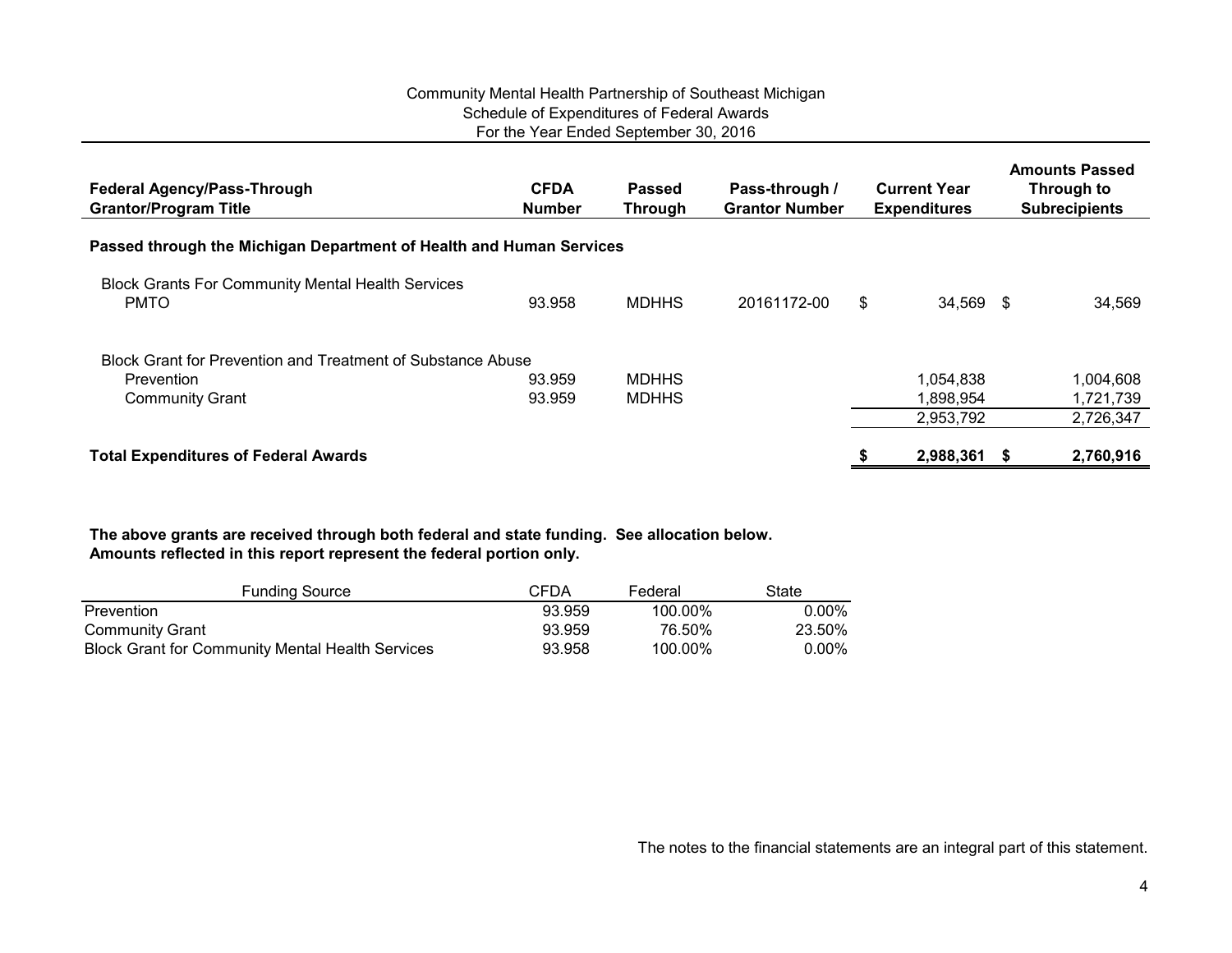## **NOTE 1 – BASIS OF PRESENTATION**

The accompanying schedule of expenditures of federal awards (the schedule) includes the federal award activity of Community Mental Health Partnership of Southeast Michigan under programs of the federal government for the year ended September 30, 2016. The information in this schedule is presented in accordance with the requirements of Title 2 U.S. *Code of Federal Regulations* (CFR) Part 200, *Uniform Administrative Requirements, Cost Principles, and Audit Requirements for Federal Awards* (Uniform Guidance)*.* Because the schedule presents only a selected portion of the operations of Community Mental Health Partnership of Southeast Michigan, it is not intended to and does not present its financial position or changes in net position of Community Mental Health Partnership of Southeast Michigan.

## **NOTE 2. – SUMMARY OF SIGNIFICANT ACCOUNTING POLICIES**

#### **Expenditures**

Expenditures reported on the schedule are reported on the full accrual basis of accounting. Such expenditures are recognized following the cost principles contained in Uniform Guidance*,* wherein certain types of expenditures are not allowable or are limited as to reimbursement. Negative amounts (if any) shown on the schedule represent adjustments or credits made in the normal course of business to amounts reported as expenditures in prior years.

## **Indirect Cost Rate**

Community Mental Health Partnership of Southeast Michigan has elected to not use the 10-percent de minimis indirect cost rate allowed under the Uniform Guidance.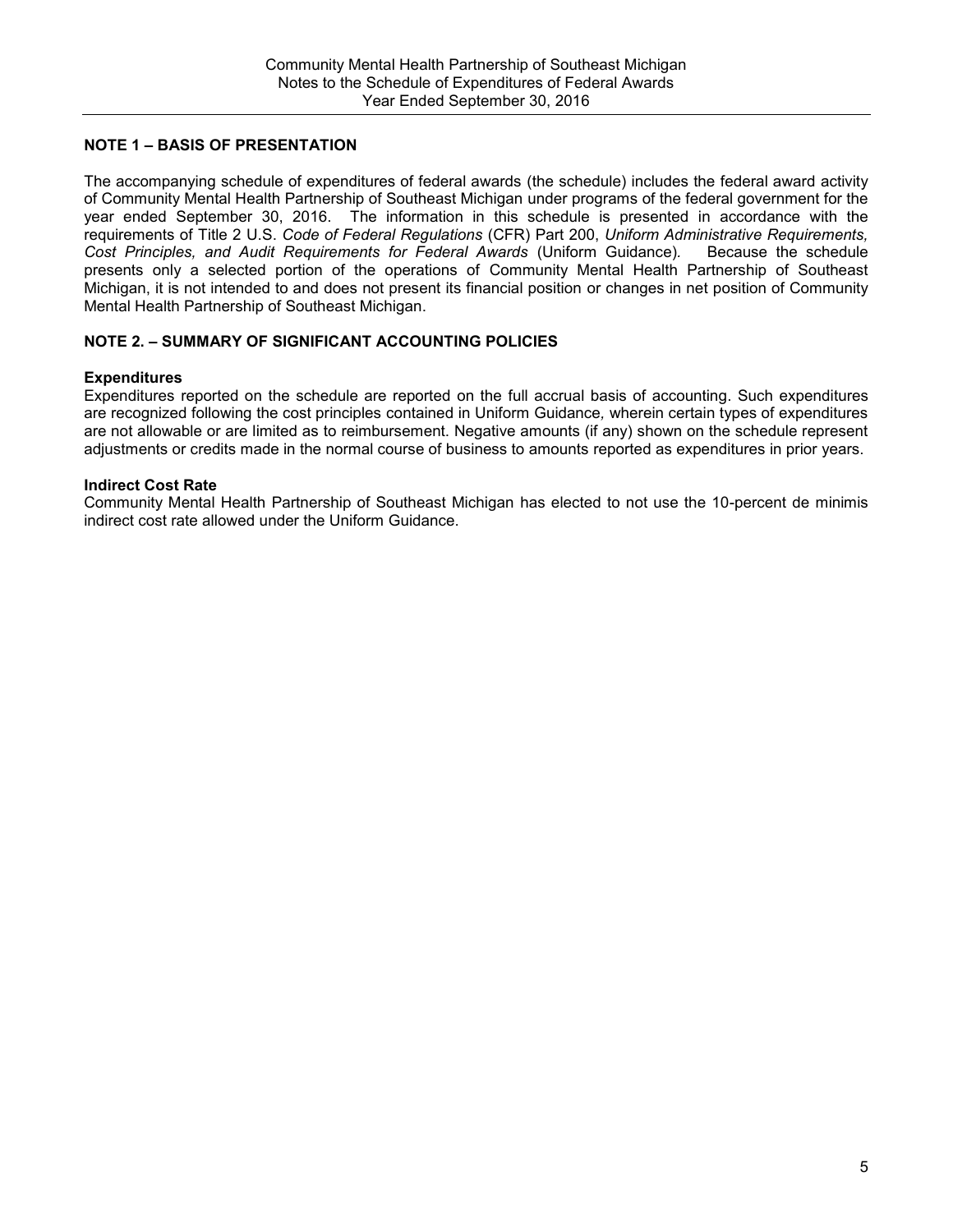# **SECTION I - SUMMARY OF AUDITOR'S RESULTS**

| <b>SECTION II - FINANCIAL STATEMENT FINDINGS</b>                                                      |                                                                        |  |  |  |  |
|-------------------------------------------------------------------------------------------------------|------------------------------------------------------------------------|--|--|--|--|
| • Auditee qualified as low-risk auditee?                                                              | Yes X No                                                               |  |  |  |  |
| Dollar threshold used to distinguish between<br>type A and type B programs:                           | \$750,000                                                              |  |  |  |  |
| 93.959                                                                                                | <b>Block Grants for Prevention and Treatment of</b><br>Substance Abuse |  |  |  |  |
| CFDA Number(s)                                                                                        | Name of Federal Program or Cluster                                     |  |  |  |  |
| Identification of major programs:                                                                     |                                                                        |  |  |  |  |
| Any audit findings disclosed that are required to be reported in<br>accordance with 2 CFR 200.516(a)? | Yes <u>X</u> No                                                        |  |  |  |  |
| Type of auditor's report issued on compliance<br>for major programs:                                  | Unmodified                                                             |  |  |  |  |
| • Significant deficiency(ies) identified?                                                             | Ves X None<br>Reported                                                 |  |  |  |  |
| Internal control over major program:<br>• Material weakness(es) identified?                           | _______ Yes ___ <u>X _</u> _ No                                        |  |  |  |  |
| <b>FEDERAL AWARDS</b>                                                                                 |                                                                        |  |  |  |  |
| • Noncompliance material to financial statements noted?                                               | Yes X No                                                               |  |  |  |  |
| • Significant deficiency(ies) identified?                                                             | None<br>Reported                                                       |  |  |  |  |
| Internal control over financial reporting:<br>• Material weakness(es) identified?                     | Yes X No                                                               |  |  |  |  |
| Type of auditor's report issued:                                                                      | Unmodified                                                             |  |  |  |  |
| <b>FINANCIAL STATEMENTS</b>                                                                           |                                                                        |  |  |  |  |

**None**

## **SECTION III - FEDERAL AWARD FINDINGS AND QUESTIONED COSTS**

**None**